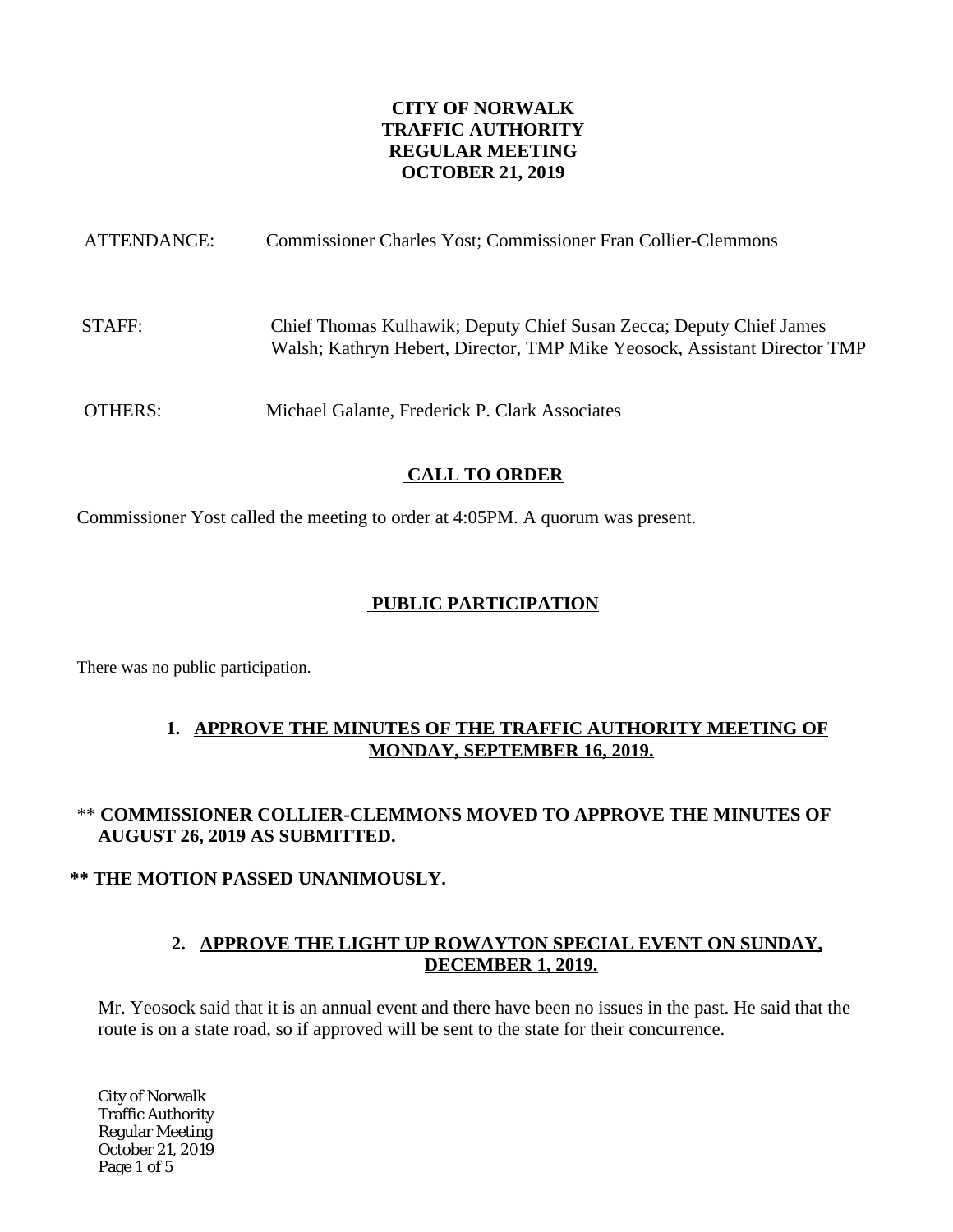Mr. Collier-Clemmons said the special event forms need to be updated to include Anthony Carr, the Chief of Operations and Public Works.

## **\*\* COMMISSIONER COLLIER-CLEMMONS MOVED TO APPROVE THE LIGHT UP ROWAYTON SPECIAL EVENT ON SUNDAY, DECEMBER 1, 2019. \*\* THE MOTION PASSED UNANIMOUSLY.**

### **3. APPROVE THE REMOVAL OF PARKING AS SHOWN FOR THE CONSTRUCTION OF 111 ROWAYTON AVENUE.**

Mr. Galante presented and said the project has been approved by Planning & Zoning. He said that a five unit condominium development will be constructed, and there is no parking currently on the street but beyond the intersection to the south they are requesting the removal of four parking spaces to provide a sightline to the south. Mr. Yeosock said he has reviewed the plan and has no objections. Commissioner Collier-Clemmons asked if once the proposed site has been completed if the site access will still be needed and if they will get the four parking spaces back. Mr. Galante said "no" it will be permanent for the residents of the new building so that there is a sightline from both the north and the south of the driveway. Commissioner Collier-Clemmons asked how many parking spaces will be available in the parking lot. Mr. Galante said approximately ten. Commissioner Yost asked if the adjoining property owners have been notified. Mr. Galante said the neighbors would have been notified through the Planning & Zoning approval process and the public hearing was held three weeks ago and no one had attended.

### **\*\* COMMISSIONER COLLIER-CLEMMONS MOVED TO TABLE THE REMOVAL OF PARKING FOR THE CONSTRUCTION OF 111 ROWAYTON AVENUE UNTIL THE NEIGHBORS ARE CONTACTED AND ADVISE THEM THAT THE PARKING SPACES WILL BE PERMANENTLY REMOVED.**

### **\*\* THE MOTION PASSED UNANIMOUSLY.**

### **4. APPROVE THE REMOVAL OF PARKING AS SHOWN FOR THE CONSTRUCTION OF 9 LEONARD STREET.**

Mr. Galante presented and said the project has not yet gone to public hearing and will be replacing a six unit building with a 26 unit building, and that 34 parking spaces will be provided on-site and access to the parking area which will be located under the proposed building. He said the proposal is to provide one access drive to serve an at-grade parking area for the proposed development, and due to the location of the proposed access drive it is recommended that only right turn movements be permittee into and out of the property, and to further enhance traffic operations along Leonard Street site frontage it is recommended that "No Parking Anytime" signs be installed on both sides of Leonard Street. Commissioner Collier-Clemmons asked if any parking spaces will be removed that are currently being used. Mr. Galante said "no" he does not believe so.

City of Norwalk Traffic Authority Regular Meeting October 21, 2019 Page 2 of 5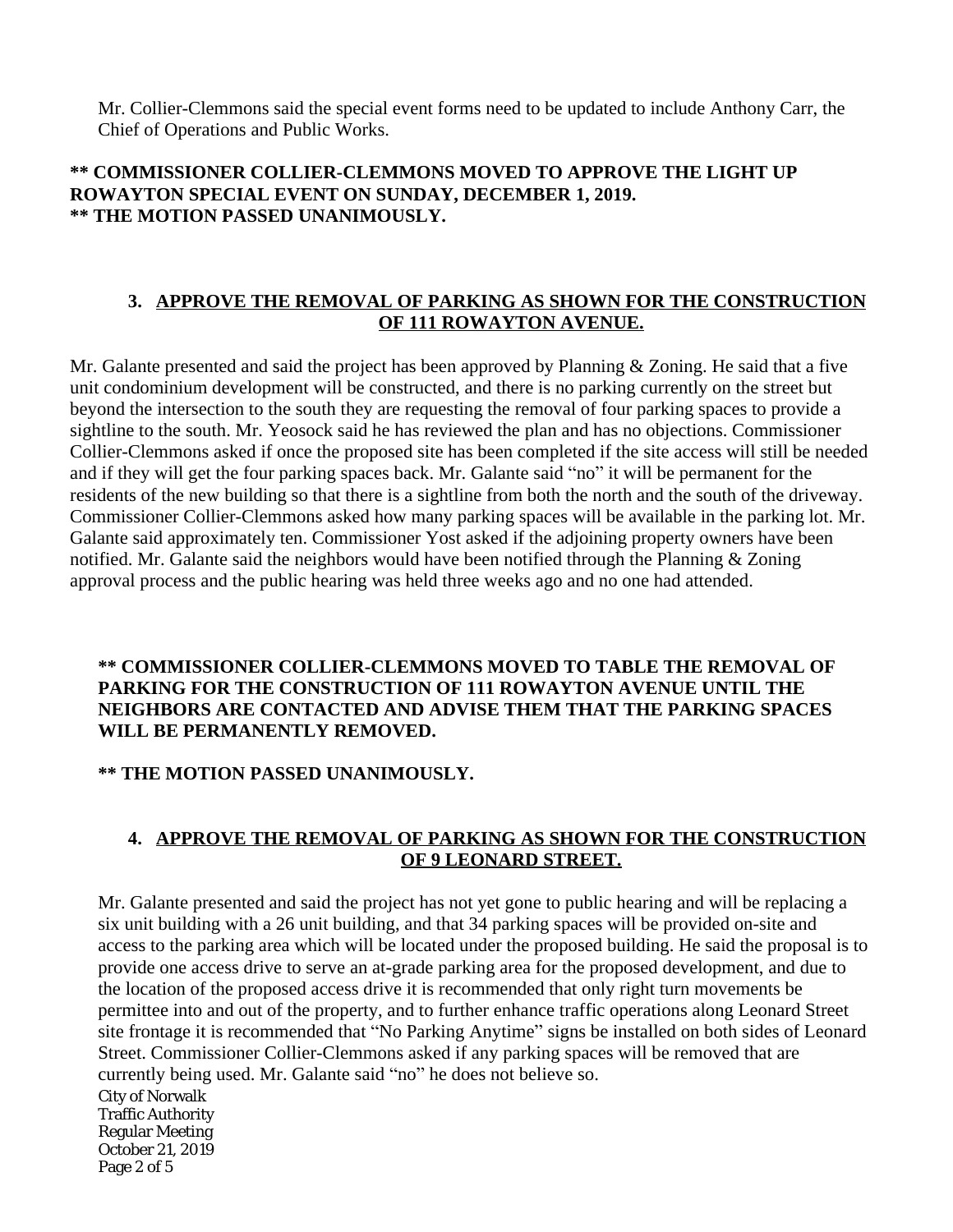### \*\* **COMMISSIONER COLLIER-CLEMMON MOVED TO APPROVE THE REMOVAL OF PARKING FOR THE CONSTRUCTION OF 9 LEONARD STREET.**

#### **\*\* THE MOTION PASSED UNANIMOUSLY.**

#### **5. RECOMMEND TO THE CONNECTICUT DEPARTMENT OF TRANSPORTATION THE REMOVAL OF PARKING AS SHOWN FOR THE CONSTRUCTION OF 320 WILSON AVENUE.**

Mr. Galante reported and said the proposal is to install a manufacturing warehouse with a two way driveway and a one way entrance. He said in order to allow sightlines from the driveway that eight parking spaces will need to be removed and as far as they can see the spaces are currently only being used by the school bus drivers rather than them parking in the lot. Commissioner Collier-Clemmons said that is a problem and will be a hardship for them. Commissioner Collier-Clemmons asked if anyone has reached out to the bus company. Mr. Yeosock said 'no". Commissioner Collier-Clemmons asked if the bus company is aware of the proposal. Mr. Galante said they have gone before Planning  $\&$ Zoning so there was a public notice issued but he does not recall anyone attending the hearing. Commissioner Collier-Clemmons requested that the Transportation Department be contacted to make them aware of the proposal.

# \*\* **COMMISSIONER COLLIER-CLEMMONS MOVED TO TABLE THE RECOMMENDATION TO THE CONNECTICUT DEPARTMENT OF TRANSPORTATION THE REMOVAL OF PARKING AS SHOWN FOR THE CONSTRUCTION OF 320 WILSON AVENUE.**

**\*\* THE MOTION PASSED UNANIMOUSLY.**

### **6. APPROVE THE INSTALLATION OF AN ALL-WAY STOP AT THE INTERSECTION OF LEXINGTON AVENUE AND KNAPP STREET.**

Mr. Yeosock said there is currently a bad sight line at the intersection of Knapp Street and Lexington Avenue and are recommending a four way stop at that intersection.

### **\*\* COMMISSIONER COLLIER-CLEMMONS MOVED TO APPROVE THE INSTALLATION OF AN ALL-WAY STOP AT THE INTERSECTION OF LEXINGTONAVENUE AND KNAPP STREET. \*\* THE MOTION PASSED UNANIMOUSLY.**

City of Norwalk Traffic Authority Regular Meeting October 21, 2019 Page 3 of 5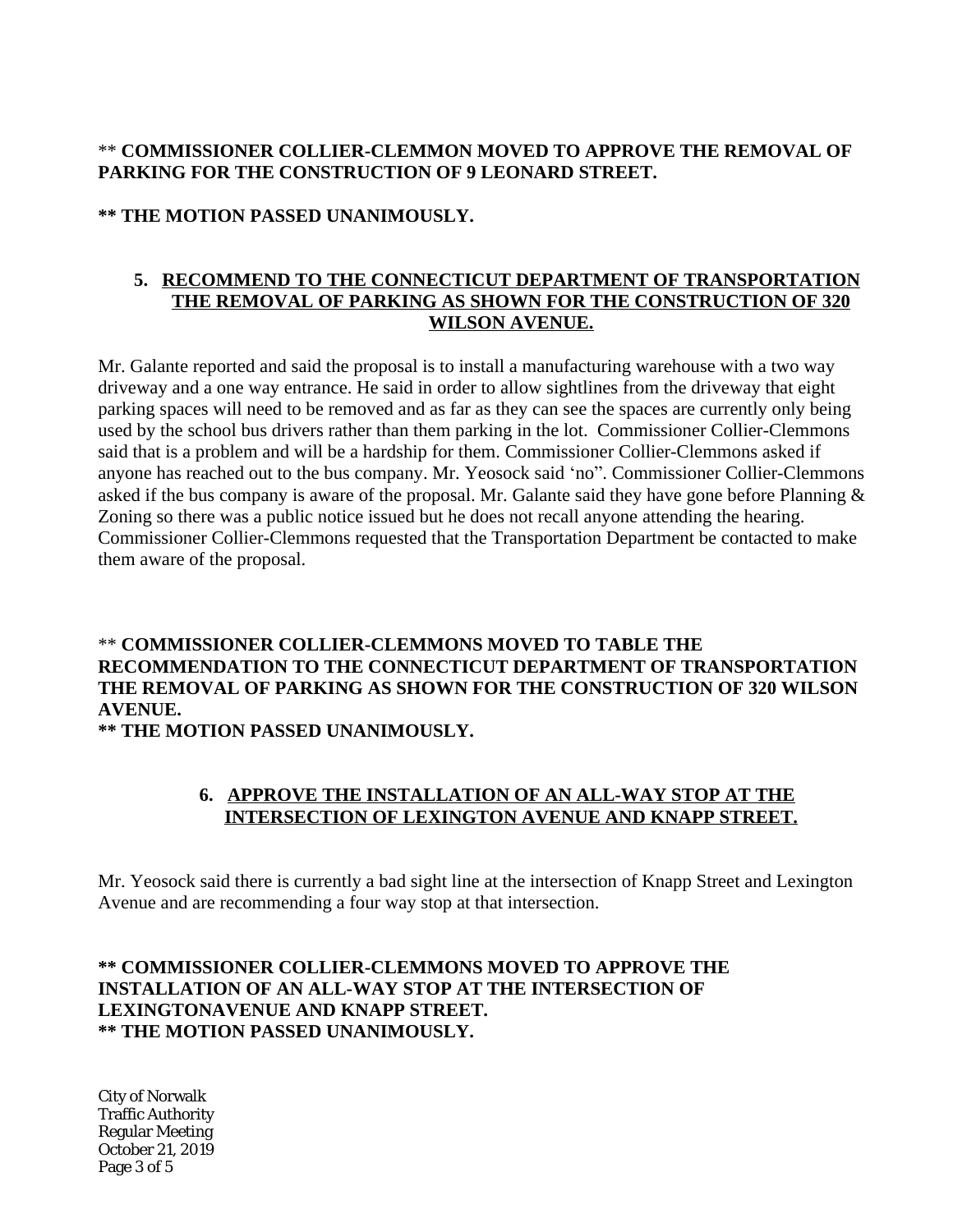## **7. APPROVE THE PAVEMENT MARKING PLAN FOR THE INSTALLATION OF PARKING STALLS ON HIGH STREET.**

Mr. Yeosock said there currently are not any pavement markings on High Street and to organize the parking patterns they would like to add striping for parking on High Street.

### **\*\* COMMISSIONER COLLIER CLEMMONS MOVED TO APPROVE THE PAVEMENT MARKING PLAN FOR THE INSTALLATION OF PARKING STALLS ON HIGH STREET. \*\* THE MOTION PASSED UNANIMOUSLY.**

### **8. APPROVE THE AS-BUILT PAVEMENT MARKING PLAN FOR EAST WALL STREET.**

Mr. Yeosock said that Mayor Rilling had requested that the pavement marking be installed prior to approval and that they were installed two weeks ago. He said it includes a bike lane going up the hill and some parking spaces and the speed radar sign has also been installed.

## \*\* **COMMISSIONER COLLIER- CLEMMONS MOVED TO APPROVE THE AS-BUILT PAVEMENT MARKING PLAN FOR EAST WALL STREET. \*\* THE MOTION PASSED UNANIMOUSLY.**

# **INFORMATION**

### **1. HEATHER LANE- PROPOSED REMOVAL OF PARKING ON THE EVEN NUMBERED SIDE OF HEATHER LANE.**

Mr. Yeosock said that they have received some requests through customer service to restrict parking to one side of the street because currently there is parking on both sides of the street and the street is rather narrow. He said that staff is requesting parking be restricted to one side of the street and will notify the residents and come back to the commission next month for approval.

### **2. STRAWBERRY HILL AVENUE AT FITCH STREET TRAFFIC STUDY UPDATE.**

Mr. Yeosock said the counters are currently on Strawberry Hill Avenue and Fitch Street to look at the possibility of installing an all way stop or a traffic signal because it is getting very difficult for to turn onto Strawberry Hill from Fitch Street, and it is also dangerous for pedestrians crossing Strawberry Hill at that intersection.

City of Norwalk Traffic Authority Regular Meeting October 21, 2019 Page 4 of 5